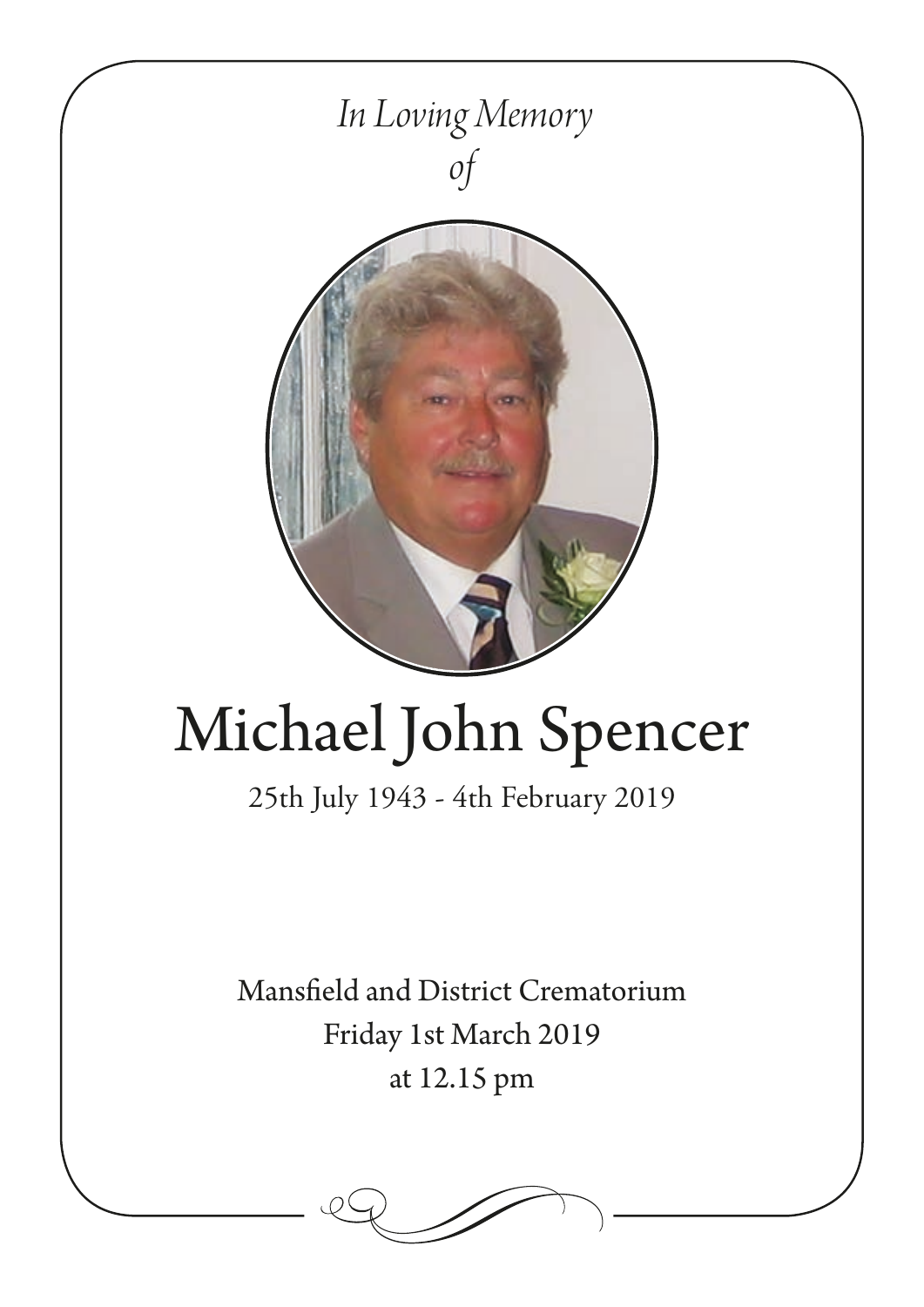## Order of Service

#### Opening Music

Love Me Tender - Elvis Presley

## Welcome and Introduction

## Memories of Mick

from Tom Frazer and Nicola Bladon

## Reflection Music

My Way (Instrumental)

## **Committal**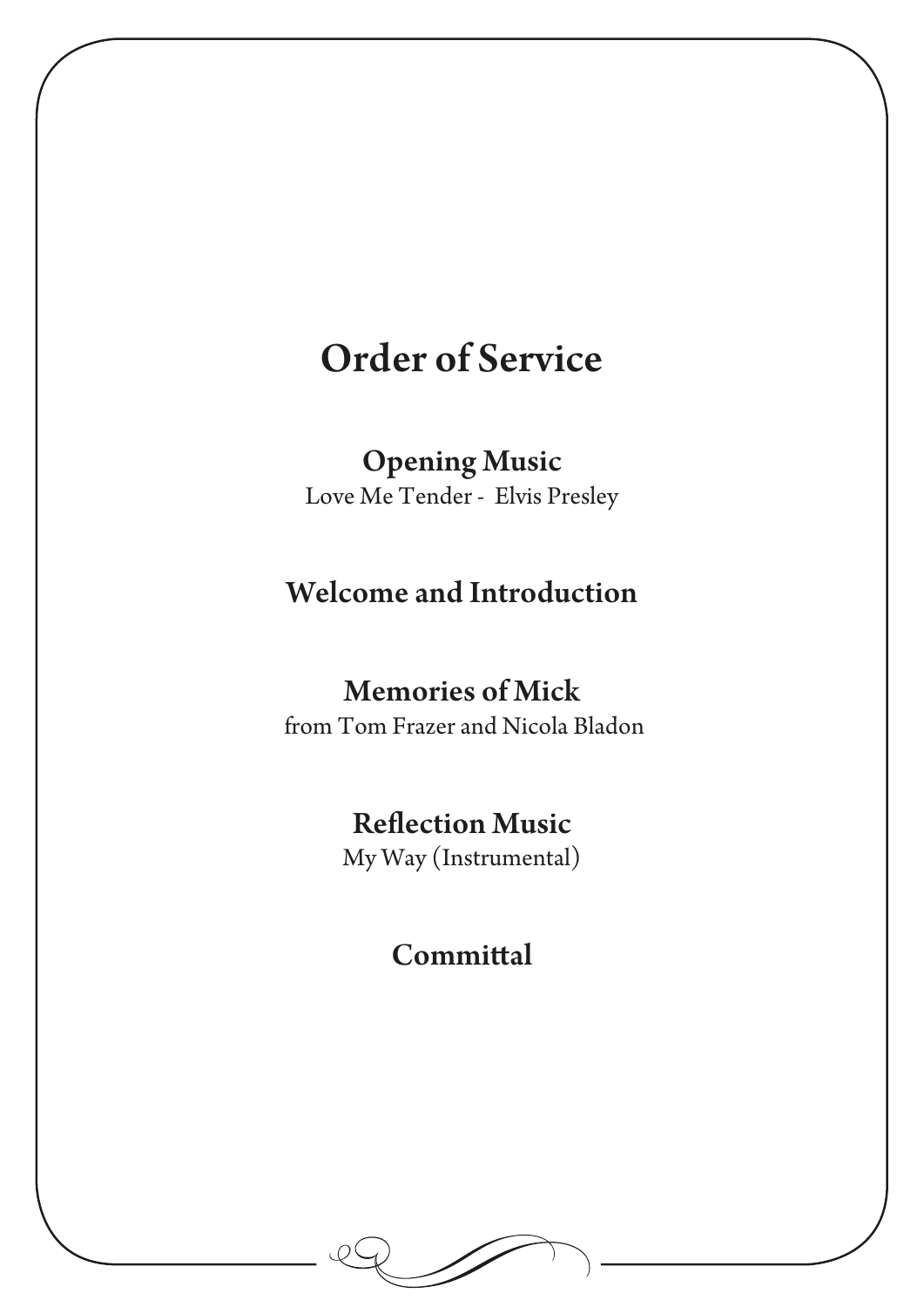#### Poem

Farewell My Friends

It was beautiful As long as it lasted, The journey of my life. I have no regrets whatsoever, save the pain I'll leave behind. Those dear hearts Who love and care... And the strings pulling at the heart and soul... The strong arms that held me up When my own strength let me down. At the turning of my life I came across good friends, Friends who stood by me Even when time raced me by. Farewell, farewell my friends I smile and bid you goodbye. No, shed no tears for I need them not, All I need is your smile. If you feel sad, Do think of me for that's what I'll like. When you live in the hearts Of those you love, Remember then, you never die.

*by Rabindranath Tagore*

Closing Music The Wonder Of You - Elvis Presley